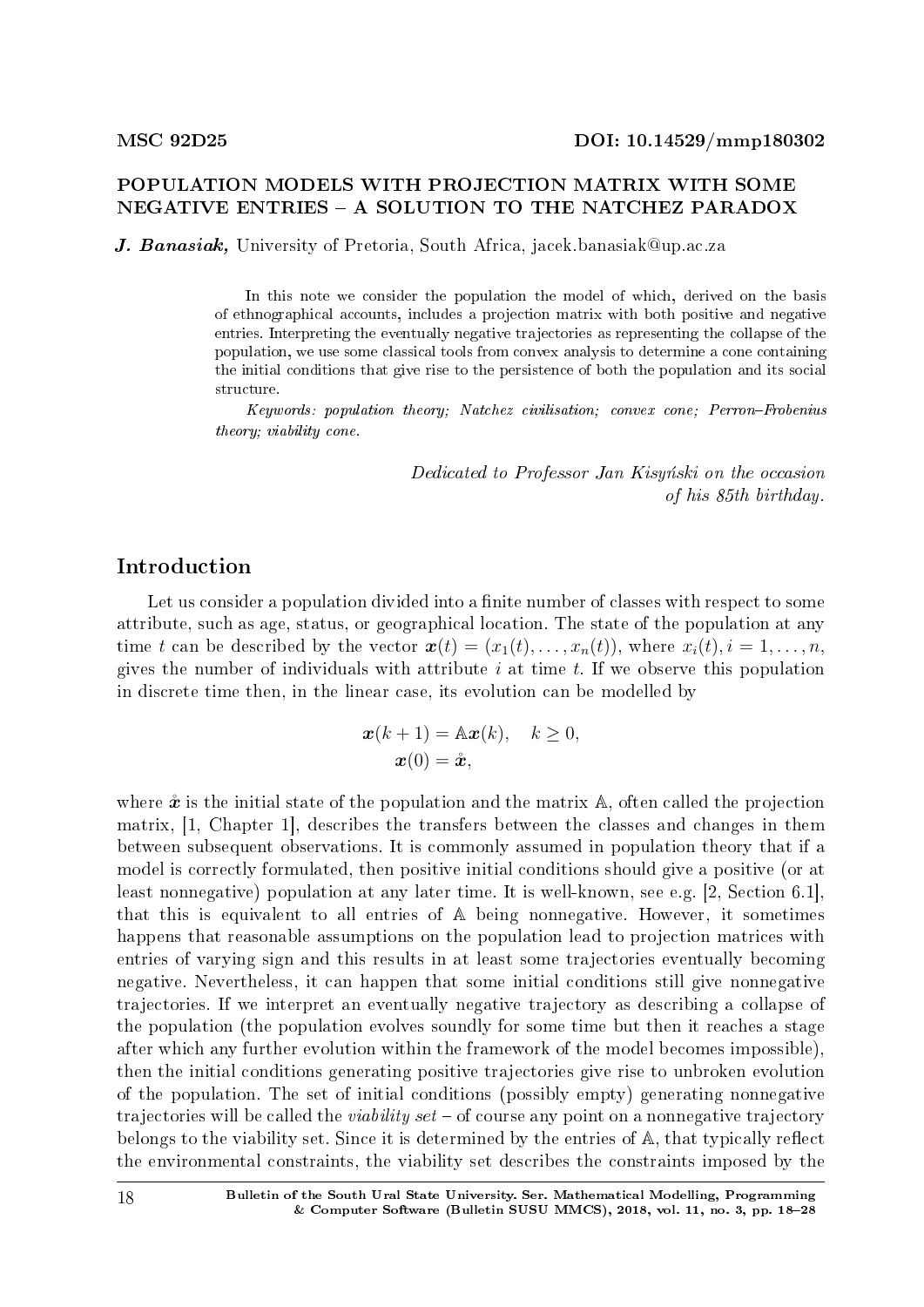environment on the structure of the initial population that ensure the survival of the population.

By linearity, if  $\mathring{x}$  and  $\mathring{y}$  generate positive trajectories, then so does  $\alpha \mathring{x} + \beta \mathring{y}$  for any  $\alpha, \beta \geq 0$ . Hence the viability set is a convex cone that we shall call the *viability cone*. Due to this, tools from convex analysis can be successfully employed to determine the viability cone for any A. In this paper we demonstrate this link between convex analysis. the Perron-Frobenius theory and population theory using the Natchez civilisation as an example.

We note that several Perron-Frobenius like theories have been developed for matrices with some negative entries, see e.g.  $|3|$  or  $|4|$  and references therein. Our model, however. does not satisfy the assumption of the former and thus we use the ideas of  $[4]$ .

#### $1.$ The Model

Almost every society has more or less explicit class, or cast, system. In most societies the membership in a particular class is largely hereditary, through endogamy; that is marrying within one's own class. This has been the cause of many hereditary diseases. especially among aristocracy, where the available pool of potential spouses always has been limited. A relatively recent example is haemophilia suffered by many descendants of Queen Victoria. Despite this, the desire to provide for own children is so prevalent that few societies have decided to limit endogamy by practicing an open class system to prevent stagnation of the structure. An interesting example is offered by the civilization of Natchez.

Natchez were Native Americans who lived in the lower Mississippi in North America. Possibly the earliest European account of the Natchez is due to Hernando de Soto, whose expedition encountered a powerful chiefdom on the eastern bank of the Mississippi River in 1542 but was attacked by them and chased away. Most information about the Natchez civilisation has come from French colonists and missionaries who established contacts with them in the 17th century. The civilisation ceased to exist after the so-called Natchez revolt in 1729–1731, that followed three earlier wars with French; then Natchez were finally defeated and then dispersed or were enslaved.

French missionaries, explorers and colonial administrators recorded basic features of the Natchez's social life. Their accounts were used by J. R. Swanton to write the first modern reconstruction of the Natchez society in 1911, see [5]. It turned out that Natchez had created a striking example of a stratified social system of open classes based on exogamous marriages so that the power was passed between people born to different social classes. The society was divided into two main classes – Nobility and Commoners (in early literature also called Stinkards). The Nobility was further divided into subclasses (casts): Suns, Nobles and Honoured. A member of Nobility only could marry a Commoner (but Commoners could marry within its own class). The inheritance of the class membership was matrilineal, with the exception that the children of Sun fathers were Noble, and the children of Noble fathers were Honoured. This description has created a lot of controversy due to the so-called Natchez paradox – as observed in [6], in this model the number of Nobles and Honoured would burgeon and the Commoner class would be depleted in successive generations until in the society there would be insufficient number of Commoners to provide spouses for the Nobility. We shall provide a quantitative illustration of this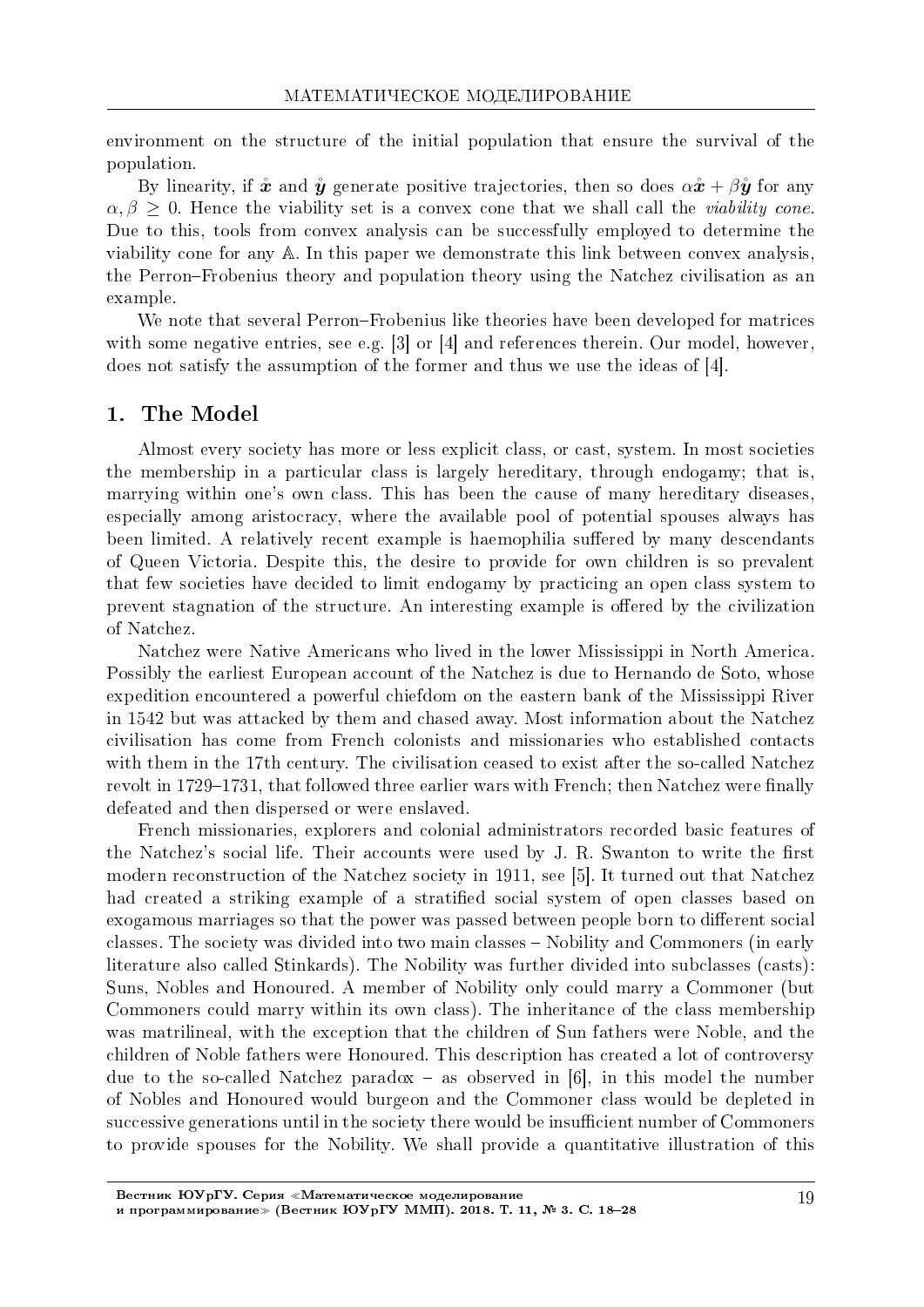paradox in the next section. Since the Natchez civilization existed for several hundred years, according to [6], the Swanton model is biologically impossible. There were several attempts to explain this paradox, ranging from questioning the class inheritance rules to proposing different reproduction rates in each class, see  $[7, 8]$ . A first mathematical account of the latter approach can be found in  $[2, pp. 106-108, 174-178]$  and in this paper we shall propose a more general look at the problem along the lines sketched in op.cit.

# 2. The Natchez Paradox

Following  $[2, pp. 174-178]$ , we simplify the analysis by merging the Nobles and the Honoured into one class  $-$  say the Nobles. First, we summarize the rules for status inheritance in the table below.

## Table 1

| $Mother \setminus Father$ | Sun   | Noble.   | Commoner |
|---------------------------|-------|----------|----------|
| Sun                       |       |          | Sun      |
| <b>Noble</b>              |       |          | Noble    |
| Commoner                  | Noble | Commoner | Commoner |

Possible marriages in the Natchez population and the status of their offspring

The following assumptions were commonly adopted in the literature.

1. There is the same number of males and females in each class in each generation and we only track males.

2. Each person marries only once and the spouse is from the same generation.

3. Each pair has exactly one son and one daughter.

Let the population (of males) in the *k*th generation be described by

$$
\boldsymbol{x}(k) = (x_1(k), x_2(k), x_3(k))
$$

with the classes numbered as follows:  $1 - Sun$ ,  $2 - Noble$ ,  $3 - Commoner$ .

Since a Sun son only can be born to a Sun mother and there is no other way to become a Sun, using the fact that the number of female Suns equals the number of male Suns we can write

$$
x_1(k+1) = x_1(k).
$$

A Noble son only can be born to Sun father or to Noble mother hence, using the parity of males and females in the Noble class, we get

$$
x_2(k+1) = x_1(k) + x_2(k).
$$

Finally, the number of male offspring in the Commoner class is equal to the number of Commoner males who are not married to the females from the Nobility plus the number of sons of Commoner mothers and Noble fathers (remember that the son of a Commoner father and a Noble mother is a Noble but then the son of a Commoner mother and a Noble father is a Commoner). Hence

$$
x_3(k+1) = -x_1(k) - x_2(k) + x_2(k) + x_3(k) = -x_1(k) + x_3(k).
$$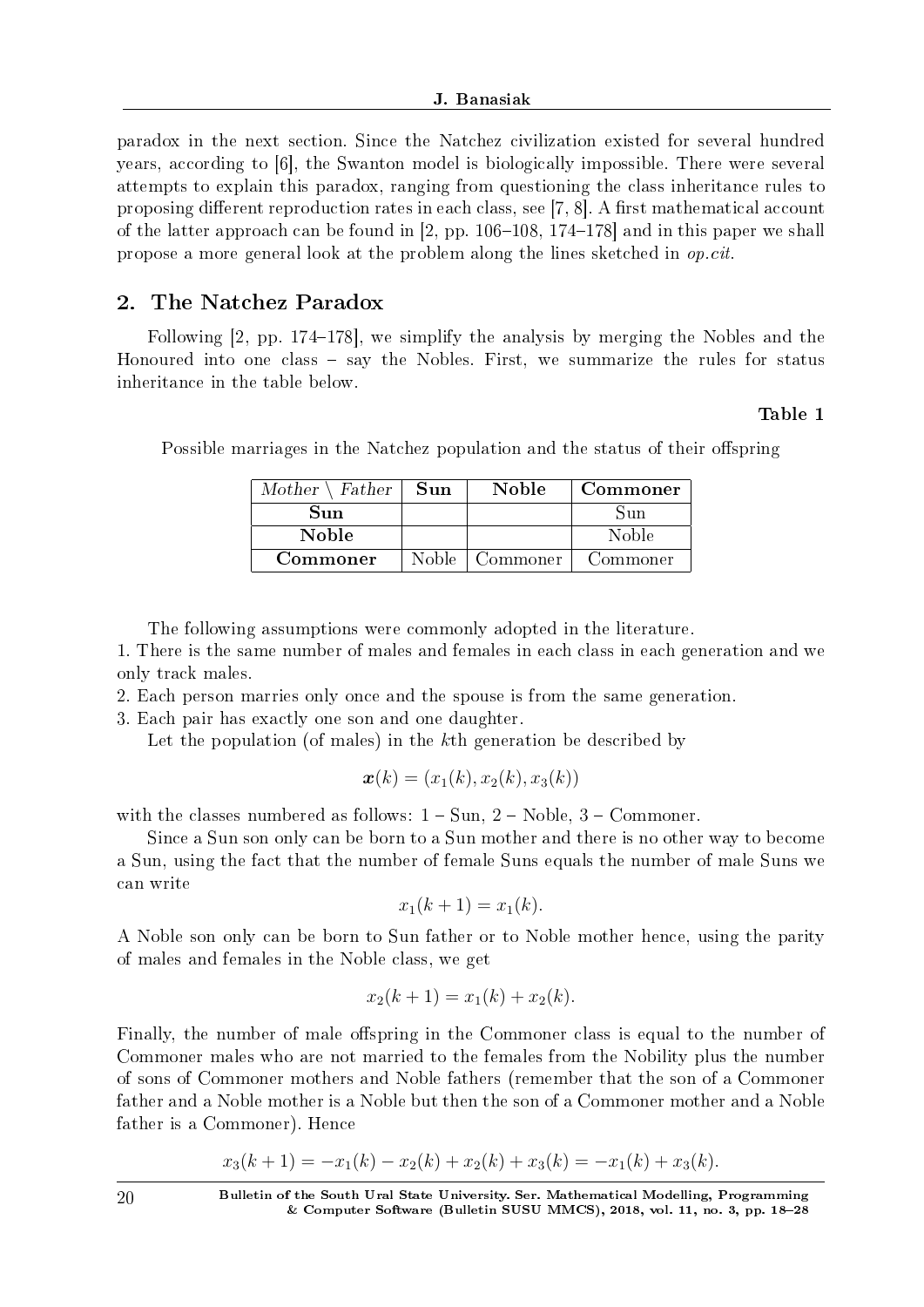Writing the model in matrix form, we have

$$
\boldsymbol{x}(k+1) = \mathbb{A}\boldsymbol{x}(k) = (\mathbb{I} + \mathbb{B})\boldsymbol{x}(k), \qquad \boldsymbol{x}(0) = \mathring{\boldsymbol{x}}, \tag{1}
$$

where

$$
\mathbb{A} = \left( \begin{array}{rrr} 1 & 0 & 0 \\ 1 & 1 & 0 \\ -1 & 0 & 1 \end{array} \right), \qquad \mathbb{B} = \left( \begin{array}{rrr} 0 & 0 & 0 \\ 1 & 0 & 0 \\ -1 & 0 & 0 \end{array} \right),
$$

If is the identity matrix and  $\hat{x}$  is the initial structure of the population.

We immediately see that this is not a correct population model in the conventional sense since the transition matrix A does not have positive entries and thus not all solutions  $(\mathbf{x}(k))_{k\geq0}$  of (1) with nonnegative  $\mathbf{\hat{x}}$  are nonnegative, see e.g. [2, Section 6.1]. In this case we can give a more detailed description. We see that  $\mathbb{B}^2 = 0$ , hence  $\mathbb{A}^k = \mathbb{I} + k\mathbb{B}$ ; that is,

$$
\mathbb{A}^{k} = \left( \begin{array}{rrr} 1 & 0 & 0 \\ k & 1 & 0 \\ -k & 0 & 1 \end{array} \right).
$$

If  $x_1(0) = 0$ , the structure of the population does not change since

$$
\boldsymbol{x}(k) = (0, x_2(0), x_3(0)).
$$

If, however, originally we have some members of the Sun class, then the size of the Commoner class becomes negative in finite time. Indeed  $x_3(k) = -kx_1(0) + x_3(0)$  and thus  $x_1(0) > 0$  yields  $x_3(k) < 0$  for  $k > x_3(0)/x_1(0)$ . As discussed in Introduction, this can be interpreted as the dropping of the number of Commoners below the level allowing for all Nobles and Suns to marry before time *k*. This occurs for any initial condition with  $\mathring{x}_1 > 0$ , hence the civilisation in the described form cannot survive as Suns and Nobles have to marry Commoners. Since, however, according to the historical records, the Natchez civilisation with its social structure survived for several hundred years, the model in the presented form cannot be correct. As we noted in Introduction, several explanations have been presented to explain the paradox. We shall consider the suggestion of [7] that there were different birth rates in different casts.

#### 3. The Luenberger Solution

To our knowledge, the first attempt to mathematically analyse the Natchez population was done in [2]. The author followed the assumption discussed in [7] and asked the question whether it was possible find birth rates for each combination of parents in the Natchez community that would result in its positive stable class distribution? Consider the the intermarriage/fecundity scheme presented in Table 2, where  $\alpha_i > 0, i = 1, \ldots, 5$ , is the average number of male offspring from such a marriage.

Modelling as before again leads to

$$
\boldsymbol{x}(k+1) = \mathbb{A}\boldsymbol{x}(k),
$$

where this time

$$
\mathbb{A} = \begin{pmatrix} \alpha_1 & 0 & 0 \\ \alpha_2 & \alpha_3 & 0 \\ -\alpha_5 & \alpha_4 - \alpha_5 & \alpha_5 \end{pmatrix} . \tag{2}
$$

Вестник ЮУрГУ. Серия «Математическое моделирование и программирование≫ (Вестник ЮУрГУ ММП). 2018. T. 11, № 3. C. 18–28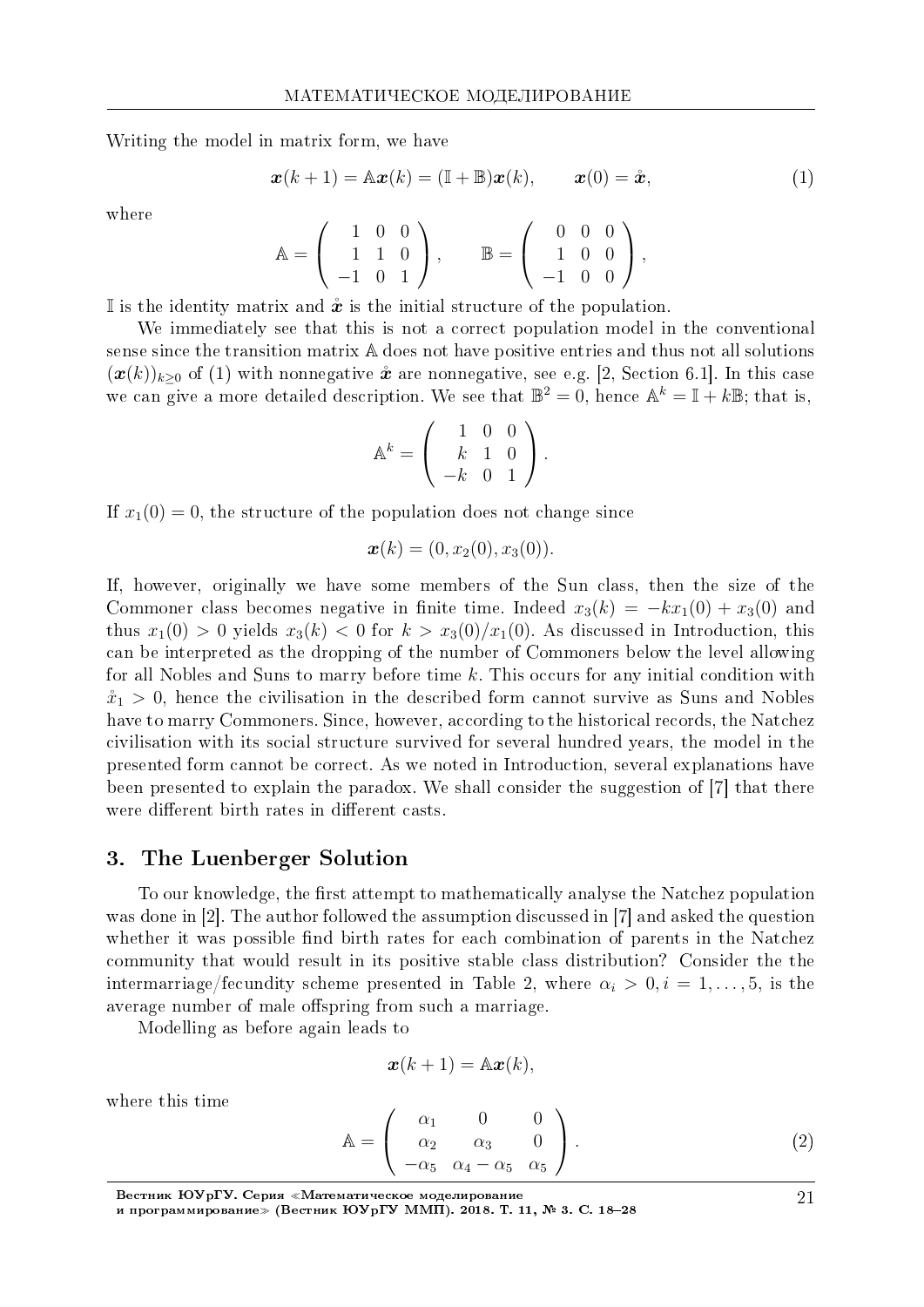## Table 2

Intermarriage scheme in a simplified Natchez-like community with differential birth rates

| $Mother \setminus Father$ | Sun              | Noble               | Commoner            |
|---------------------------|------------------|---------------------|---------------------|
| Sun                       |                  |                     | Sun $\alpha_1$      |
| Noble                     |                  |                     | Noble $\alpha_3$    |
| Commoner                  | Noble $\alpha_2$ | Commoner $\alpha_4$ | Commoner $\alpha_5$ |

Luenberger's idea was to try to find out under what conditions there exists a positive eigenvector  $e$  of A belonging to the largest positive eigenvalue  $\lambda_{\text{max}}$ . This would show that in the long run the structure of the population stabilizes with each class remaining strictly positive,

$$
\boldsymbol{x}(k) = \mathbb{A}^k \hat{\boldsymbol{x}} \approx \lambda_{\max}^k(\boldsymbol{e}^*, \hat{\boldsymbol{x}}) \boldsymbol{e}, \quad \text{for large } k,
$$
 (3)

provided  $(e^*, \mathring{x}) \neq 0$ , where by  $(\cdot, \cdot)$  we understand the standard dot product in  $\mathbb{R}^n$  and *e ∗* is the (normalized) left eigenvector of A.

The weakness of this solution is that the existence of a positive eigenvector belonging to the dominant eigenvalue does not ensure that the population will reach this state through strictly positive iterations. This problem is addressed in the next section.

Let us return to Luenberger's solution. Since the matrix A is triangular, its eigenvalues are given by  $\alpha_1$ ,  $\alpha_3$  and  $\alpha_5$ . If  $\alpha_5$  is the dominant eigenvalue, then the long term structure is given by  $e = (0, 0, 1)$ ; that is, the population will only consists of Commoners. While it is certainly possible, we are interested in the survival of the community with the original structure, which clearly is not possible in this case. A similar outcome is obtained if we assume that  $\alpha_3$  is the dominant eigenvalue. Then the stable population structure is  $e = \left(0, 1, \frac{\alpha_4 - \alpha_5}{\alpha_2 - \alpha_5}\right)$ *α*3*−α*<sup>5</sup> ), provided  $\alpha_4 > \alpha_5$ . Finally, if  $\alpha_1$  is the dominant eigenvalue, then the stable population structure is given by

$$
\boldsymbol{e} = \left(1, \frac{\alpha_2}{\alpha_1 - \alpha_3}, \frac{1}{\alpha_1 - \alpha_5} \left( -\alpha_5 + \alpha_2 \frac{\alpha_4 - \alpha_5}{\alpha_1 - \alpha_3} \right) \right) \tag{4}
$$

and it is positive if and only if

$$
\alpha_2(\alpha_4 - \alpha_5) > \alpha_5(\alpha_1 - \alpha_3). \tag{5}
$$

To complete our considerations, we must show that in the stable structure we have sufficiently many Commoners for the Suns and Nobles to marry; that is, that the coordinates of *e* satisfy

$$
x_3 \ge x_1 + x_2. \tag{6}
$$

Substituting here the formulae for  $x_2$  and  $x_3$ , which were derived earlier, we obtain

$$
\frac{1}{\alpha_1 - \alpha_5} \left( -\alpha_5 + \alpha_2 \frac{\alpha_4 - \alpha_5}{\alpha_1 - \alpha_3} \right) \ge 1 + \frac{\alpha_2}{(\alpha_1 - \alpha_3)},\tag{7}
$$

that yields the inequality  $[2, Equations (5–81)],$ 

$$
\frac{\alpha_4 - \alpha_5}{\alpha_1 - \alpha_5} - \frac{\alpha_5(\alpha_1 - \alpha_3)}{\alpha_2(\alpha_1 - \alpha_5)} - \frac{\alpha_1 - \alpha_3}{\alpha_2} - 1 \ge 0.
$$
\n(8)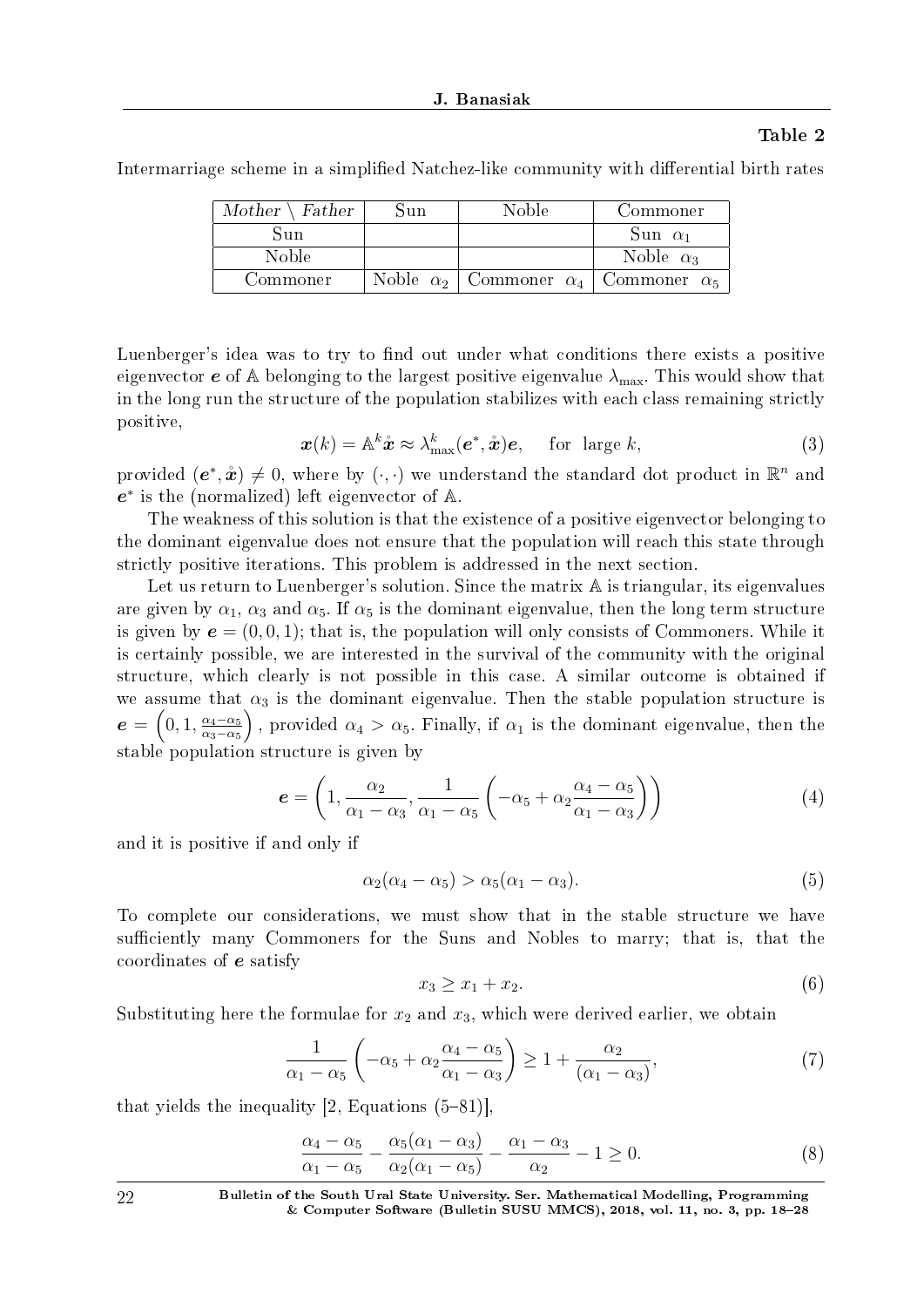This inequality will be satisfied if  $\alpha_4$  is sufficiently large. For instance, the choice  $\alpha_1 =$  $1.1, \alpha_2 = 1.0, \alpha_3 = 1.0, \alpha_4 = 1.3, \alpha_5 = 0.9$  works, giving the stable population distribution as  $e = (1, 10, 15.5)$ . In general, if the fecundity in marriages of Commoner mothers and Noble fathers should be sufficiently large, then we have sufficiently many Commoners in the stable population distribution.

#### **Full Solution**  $4.$

As we have mentioned earlier, the provided analysis is not complete as it only shows that there is a structure of the society which can persist in a stable way. However, we do not know whether any positive initial population satisfying (6) will give rise to a positive population satisfying (6) in each generation, that will eventually stabilize at the structure determined by the eigenvector found above.

Fortunately, the problem allows for a more detailed solution which confirms the results obtained by the analysis of the dominant eigenvalue and the corresponding eigenvector. To avoid dealing with several subcases, here we assume that  $\alpha_1 > \max{\alpha_3, \alpha_5}$  and  $\alpha_3 \neq \alpha_5$ 

For the solution with  $\mathring{x}_1 > 0$  we have

$$
x_1(k) = \alpha_1^k \hat{x}_1 > 0,
$$
  $x_2(k) = \alpha_3^k \hat{x}_2 + \alpha_2 \hat{x}_1 \frac{\alpha_1^k - \alpha_3^k}{\alpha_1 - \alpha_3} > 0$ 

Further

$$
x_3(k) = \alpha_5^k \mathring{x}_3 + \frac{\alpha_3^k - \alpha_5^k}{\alpha_3 - \alpha_5} (\alpha_4 - \alpha_5) \left( \mathring{x}_2 - \mathring{x}_1 \frac{\alpha_2}{\alpha_1 - \alpha_3} \right) + + \frac{\alpha_1^k - \alpha_5^k}{\alpha_1 - \alpha_5} \left( \frac{\alpha_2(\alpha_4 - \alpha_5)}{\alpha_1 - \alpha_3} - \alpha_5 \right) \mathring{x}_1.
$$
 (9)

Hence  $x_3(k)$  is nonnegative provided (5) is satisfied and

$$
\frac{\mathring{x}_1}{\mathring{x}_2} \le \frac{\alpha_1 - \alpha_3}{\alpha_2}.\tag{10}
$$

In other words, for the solution to remain positive, the ratio of the initial population of Suns and Nobles should be smaller than the ratio of these populations in the stable population distribution vector. Furthermore, for the population structure to persist, there must be enough Commoners for the Nobility to marry, so that we need  $(x_1(k), x_2(k), x_3(k))$  to satisfy (6) for any k. In principle, it is possible to prove it from (9) but it requires lengthy calculation. There is, however, a smarter and systematic way to do this that uses the concept of cross-positive matrices  $[4, 9]$ .

Let us recall the definition of a cone used in the results below. We say that  $C \subset \mathbb{R}^n$  is a cone if C is nonempty, closed and satisfies  $C + C \subset C$ ,  $\alpha C \subset C$  for all  $\alpha \geq 0$ ,  $C - C = \mathbb{R}^n$ and  $C \cap (-C) = \{0\}$ . Our problem can be re-formulated as follows: find  $(\alpha_1, \ldots, \alpha_5) \in \mathbb{R}^5$ . such that the cone in  $\mathbb{R}^3_+$ , determined by (10) and (6); that is

$$
C = \left\{ (x_1, x_2, x_3); \ x_1 \ge 0, -\frac{\alpha_2}{\alpha_1 - \alpha_3} x_1 + x_2 \ge 0, x_3 \ge x_1 + x_2 \right\},\tag{11}
$$

remains invariant under A,  $AC \subseteq C$ , where A is defined by (2). Cone C, see Figure, is the viability cone for the Natchez population, as defined in Introduction.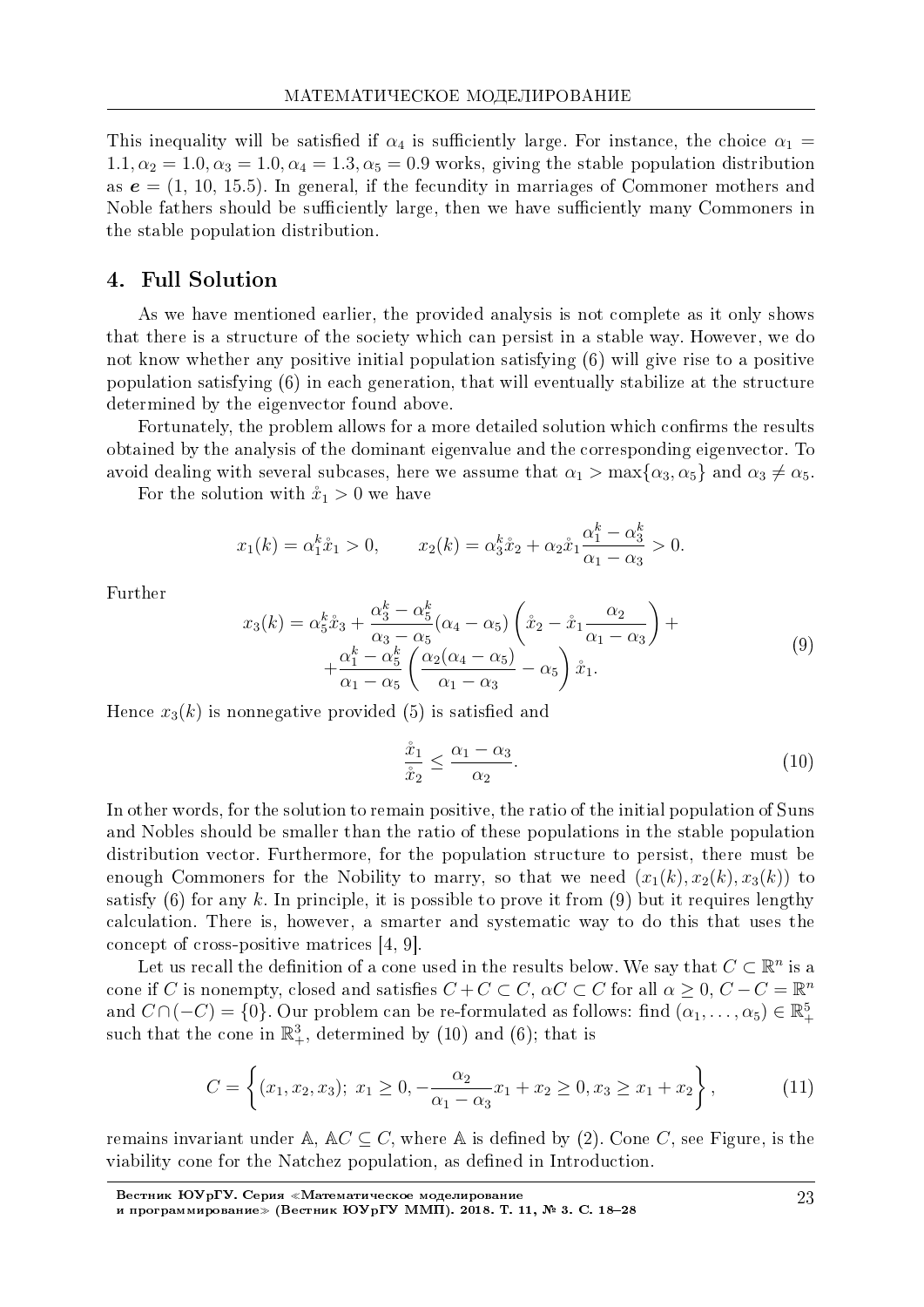

The viability cone *C*

We need the concept of a polar set.

**Definition 1.** The polar set  $S^*$  of a non-empty set  $S$  in  $\mathbb{R}^n$  is defined to be

$$
S^* = \{ \boldsymbol{z} \in \mathbb{R}^n; \ (\boldsymbol{z}, \boldsymbol{y}) \geq 0 \ for \ all \ \boldsymbol{y} \in S \}.
$$

It follows that if *C* is a cone in  $\mathbb{R}^n$ , then so is  $C^*$  [10, Chapter I §4]. Furthermore,  $C^{**} = C$  (see [10, Corollary to Theorem 3 of Chapter I] or [4, Lemma 2]). Then we have

**Proposition 1.** [4, Remark 1] Let C be a cone in  $\mathbb{R}^n$  and  $\mathbb{A}$  be an  $n \times n$  matrix. Then

$$
\mathbb{A}C \subseteq C \text{ if and only if } (\mathbf{z}, \mathbb{A}\mathbf{y}) \geq 0 \text{ for all } \mathbf{y} \in C, \mathbf{z} \in C^*.
$$

We recall some necessary terminology. Let  $a_1, \ldots, a_r$  and  $b_1, \ldots, b_s$  be some vectors in  $\mathbb{R}^n$ . We say that a cone  $C \subset \mathbb{R}^n$  is polyhedral if

$$
C = \{x; \; (a_j, x) \ge 0, \; j = 1, \dots, r\}
$$
\n(12)

and that it is finitely generated if

$$
C = \{ \boldsymbol{x}; \ \boldsymbol{x} = \sum_{j=1}^{s} \mu_j \boldsymbol{b}_j, \ \mu_j \geq 0, j = 1, \ \ldots, s \} =: cone(\{\boldsymbol{b}_1, \ldots, \boldsymbol{b}_r\}). \tag{13}
$$

We observe that if *C* is polyhedral then, from the definition of the cone,  $Span{\{a_j\}}_{j=1,\dots,r}$  $\mathbb{R}^n$ . Indeed, otherwise there would be  $0 \neq \bm{x} \perp Span\{\bm{a}_j\}_{j=1,...,r}.$  Then, by definition,  $\bm{x} \in C$ but, since  $(\boldsymbol{a}_j, \boldsymbol{x}) = 0, \, \boldsymbol{x} \in C \cap (-C)$  and hence  $\boldsymbol{x} = 0.$ 

The main result of the paper is

**Theorem 1.** Let  $\alpha_i$ ,  $i = 1, \ldots, 5$ , be positive,  $q := \max{\{\alpha_3, \alpha_5\}}/{\alpha_1} < 1$  and

$$
\alpha_4 \ge \frac{\alpha_1(\alpha_1 - \alpha_3 + \alpha_2)}{\alpha_2}.\tag{14}
$$

Then the cone *C* defined by (11) is invariant under  $\mathbb{A}$  and, for  $\mathbf{\hat{x}} \in C$  with  $\mathbf{\hat{x}}_1 > 0$ ,

$$
\frac{\mathbb{A}^k \mathring{x}}{\alpha_1^5} = \mathring{x}_1 \left( 1, \frac{\alpha_2}{\alpha_1 - \alpha_3}, \frac{1}{\alpha_1 - \alpha_5} \left( -\alpha_5 + \alpha_2 \frac{\alpha_4 - \alpha_5}{\alpha_1 - \alpha_3} \right) \right) + O(q^k). \tag{15}
$$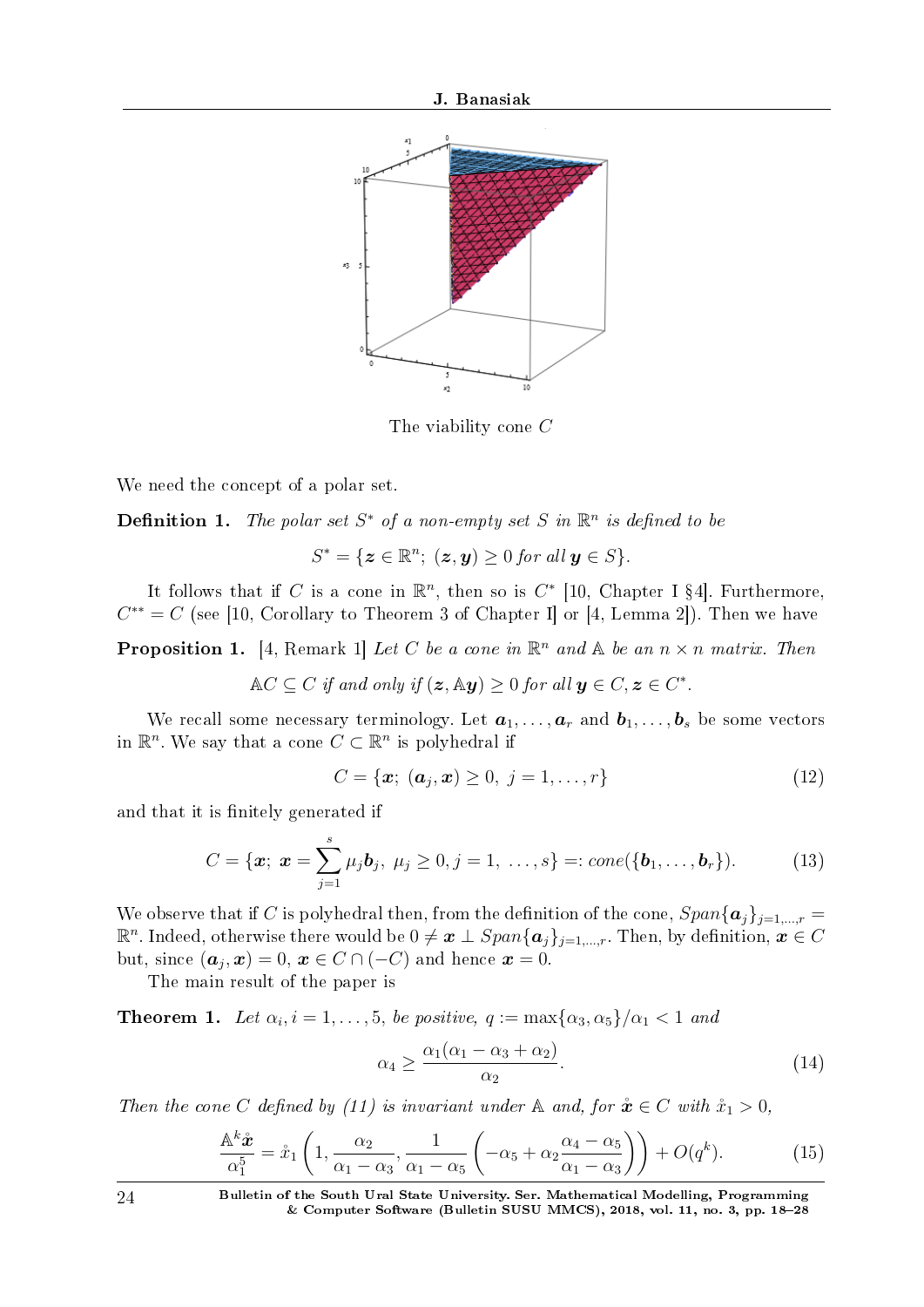*Proof.* It is easy to see that

$$
C = \{\bm{x}; \; (\bm{a}_1, \bm{x}) \geq 0, (\bm{a}_2, \bm{x}) \geq 0, (\bm{a}_3, x) \geq 0\},
$$

where

$$
\boldsymbol{a}_1 = (1, 0, 0), \quad \boldsymbol{a}_2 = \left(-\frac{\alpha_2}{\alpha_1 - \alpha_3}, 1, 0\right), \quad \boldsymbol{a}_3 = (-1, -1, 1).
$$

From the Minkowski-Weyl theorem, [11, Theorem 19.1], a cone is polyhedral if and only if it is finitely generated with the vectors  $\{b_i\}_{i=1,\dots,s}$  of (13) being the extreme rays (directions), op.cit. In our case, since  $Span\{\boldsymbol{a}_j\}_{j=1,2,3} = \mathbb{R}^3$  and  $\{\boldsymbol{a}_j\}_{j=1,2,3}$  are linearly independent, it is easy to see that a bi-orthogonal system of vectors  $\{b_i\}_{i=1,2,3}$ ; that is, satisfying  $(a_i, b_i) = \delta_{ij}, i, j = 1, 2, 3$ , (the Kronecker delta) can be taken as generating C. Indeed, let

$$
\boldsymbol{x}' = \sum_{i=1}^3 (\boldsymbol{a}_i, \boldsymbol{x}) \boldsymbol{b}_i.
$$

Then

$$
(\boldsymbol{a}_j, \boldsymbol{x} - \boldsymbol{x}') = (\boldsymbol{a}_j, \boldsymbol{x}) - \sum_{i=1}^3 (\boldsymbol{a}_i, \boldsymbol{x}) (\boldsymbol{a}_j, \boldsymbol{b}_i) = 0, \quad j = 1, 2, 3,
$$

and, since  $Span\{\boldsymbol{a}_i\}_{i=1,2,3} = \mathbb{R}^3$ ,  $\boldsymbol{x} = \boldsymbol{x}'$ . Thus, if  $\boldsymbol{x} \in C$ , it can be expressed as a nonnegative linear combination of  $\{b_i\}_{i=1,2,3}$ . Conversely, if

$$
\boldsymbol{x} = \sum_{i=1}^3 \mu_i \boldsymbol{b}_i, \quad \mu_i \geq 0, i = 1, 2, 3,
$$

then  $(a_j, x) = \mu_j \ge 0$  and hence  $x \in C$ . Since we are in  $\mathbb{R}^3$ , such vectors are the normalized cross products

$$
\boldsymbol{b}_3 = \boldsymbol{a}_1 \times \boldsymbol{a}_2 = (0, 0, 1), \quad \boldsymbol{b}_2 = \boldsymbol{a}_3 \times \boldsymbol{a}_1 = (0, 1, 1), \boldsymbol{b}_1 = \boldsymbol{a}_2 \times \boldsymbol{a}_3 = \left(1, \frac{\alpha_2}{\alpha_1 - \alpha_3}, 1 + \frac{\alpha_2}{\alpha_1 - \alpha_3}\right),
$$

thus

$$
C = cone\left(\left\{ \left(1, \frac{\alpha_2}{\alpha_1 - \alpha_3}, 1 + \frac{\alpha_2}{\alpha_1 - \alpha_3}\right), (0, 1, 1), (0, 0, 1)\right\} \right)
$$

To find  $C^*$ , we use the Farkas lemma, [11, Corollary 22.3.1] that states that if  $C =$  $cone({\bf{a}}_1,\ldots,{\bf{a}}_r),$  then

$$
C^* = {\mathbf{x}; \; (\mathbf{a}_j, \mathbf{x}) \geq 0, \; j = 1, \ldots, r}
$$

and

$$
\{x; (a_j, x) \geq 0, j = 1, ..., r\}^* = cone(\{a_1, ..., a_r\}).
$$

Thus,

$$
C^* = {\boldsymbol{y}; ({\boldsymbol{b}}_1,{\boldsymbol{y}}) \geq 0, ({\boldsymbol{b}}_2,{\boldsymbol{y}}) \geq 0, ({\boldsymbol{b}}_3,{\boldsymbol{y}}) \geq 0} = {\boldsymbol{x}; ({\boldsymbol{a}}_1,{\boldsymbol{x}}) \geq 0, ({\boldsymbol{a}}_2,{\boldsymbol{x}}) \geq 0, ({\boldsymbol{a}}_3,{\boldsymbol{x}}) \geq 0}^*
$$
  
=  $cone({\{\boldsymbol{a}}_1,\boldsymbol{a}_2,\boldsymbol{a}_3\}).$ 

Вестник ЮУрГУ. Серия «Математическое моделирование<br>и программирование» (Вестник ЮУрГУ ММП). 2018. Т. 11, № 3. С. 18–28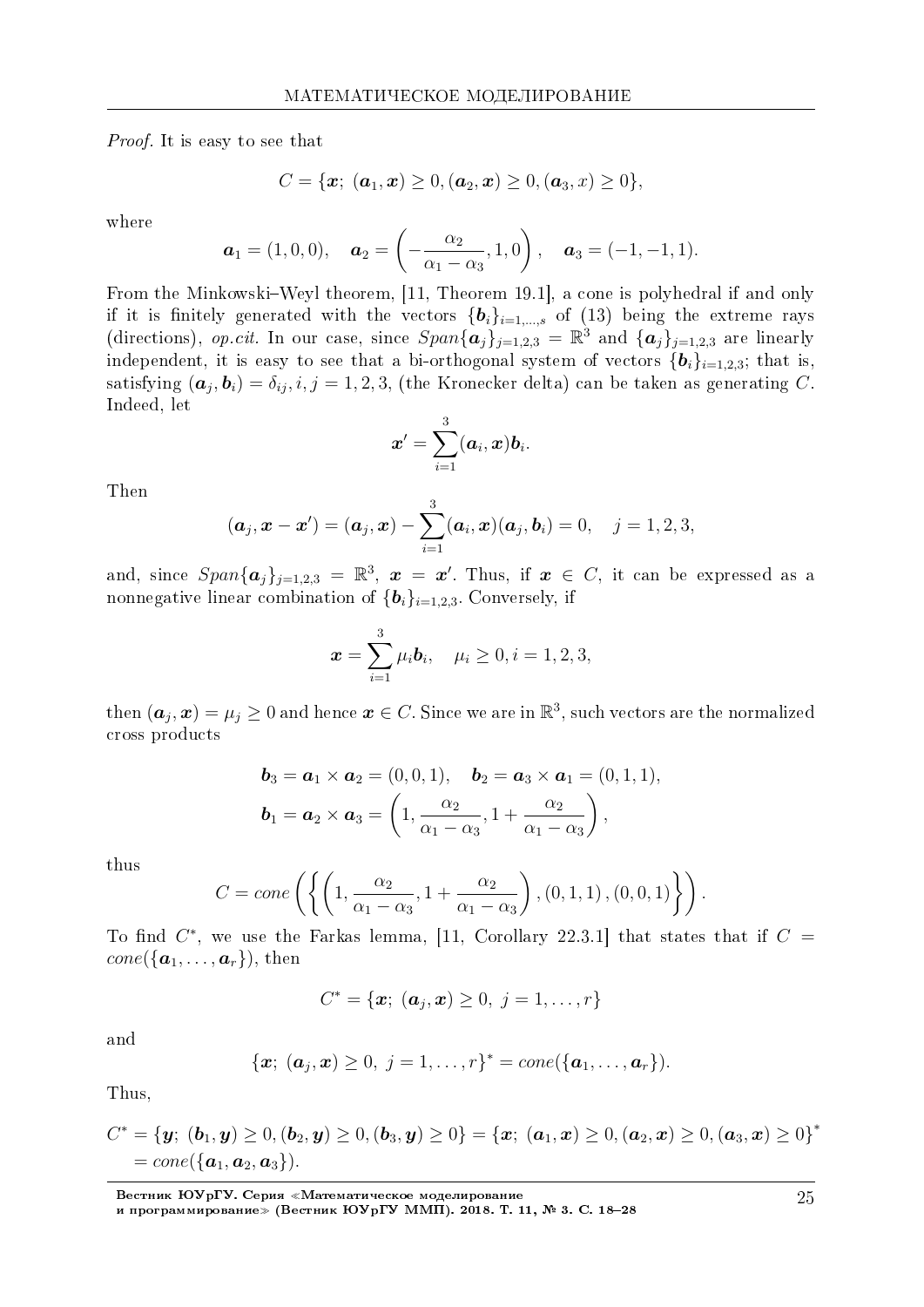We need to prove  $(\bm{y}, \mathbb{A} \bm{x}) \geq 0$  for all  $\bm{y} \in C^*, \bm{x} \in C.$  However, it is clear that it suffices to check

$$
(\boldsymbol{a}_i, \mathbb{A}\boldsymbol{b}_j) \geq 0, \quad i, j = 1, 2, 3.
$$

This gives 9 inequalities to check. First, we have

$$
\mathbb{A}\boldsymbol{b}_1 = \left(\alpha_1, \alpha_2 + \frac{\alpha_2\alpha_3}{\alpha_1 - \alpha_3}, \frac{\alpha_2\alpha_4}{\alpha_1 - \alpha_3}\right), \quad \mathbb{A}\boldsymbol{b}_2 = (0, \alpha_3, \alpha_4), \quad \mathbb{A}\boldsymbol{b}_3 = (0, 0, \alpha_5).
$$

Hence

$$
(\mathbf{a}_1, \mathbb{A}\mathbf{b}_1) = \alpha_1, \quad (\mathbf{a}_1, \mathbb{A}\mathbf{b}_2) = 0, \quad (\mathbf{a}_1, \mathbb{A}\mathbf{b}_3) = 0, (\mathbf{a}_2, \mathbb{A}\mathbf{b}_1) = 0, \quad (\mathbf{a}_2, \mathbb{A}\mathbf{b}_2) = \alpha_3, \quad (\mathbf{a}_2, \mathbb{A}\mathbf{b}_2) = 0, (\mathbf{a}_3, \mathbb{A}\mathbf{b}_1) = \frac{\alpha_1(-\alpha_1 + \alpha_3 - \alpha_2) + \alpha_2\alpha_4}{\alpha_1 - \alpha_3}, \quad (\mathbf{a}_3, \mathbb{A}\mathbf{b}_2) = \alpha_4 - \alpha_3, \quad (\mathbf{a}_2, \mathbb{A}\mathbf{b}_2) = \alpha_5
$$

resulting in

$$
\alpha_4 \ge \alpha_3,\tag{16}
$$

$$
\alpha_4 \ge \frac{\alpha_1(\alpha_1 - \alpha_3 + \alpha_2)}{\alpha_2}.\tag{17}
$$

However, since  $\alpha_1 > \alpha_3$ , (17) yields

$$
\alpha_4 \ge \frac{\alpha_1(\alpha_1 - \alpha_3 + \alpha_2)}{\alpha_2} > \frac{\alpha_3(\alpha_3 - \alpha_3 + \alpha_2)}{\alpha_2} = \alpha_3
$$

so that  $(16)$  is superfluous.

Then (15) follows from (4) and (3) as  $e^* = (1,0,0)$  is the normalized left eigenvector belonging to  $\alpha_1$ .

 $\Box$ 

Remark 1. We observe that (14) seems not to be related to (5) and (8). Though the latter can be inferred from the former indirectly, since *C* is closed and *e* can be obtained as the limit of iterations of  $(A/\alpha_5)^k \mathbf{\hat{x}}$  as  $k \to \infty$  with  $\mathbf{\hat{x}} \in C$ , we also provide a direct proof. Since  $\alpha_1 > \alpha_5$ , from (17) we have

$$
\alpha_2 \alpha_4 > \alpha_5 (\alpha_1 - \alpha_3 + \alpha_2)
$$

so that (17) yields (5). Further,

$$
\alpha_1 - \alpha_3 + \alpha_2 = (\alpha_1 - \alpha_3) \left( 1 + \frac{\alpha_2}{\alpha_1 - \alpha_3} \right)
$$

hence, using twice  $(17)$ ,

$$
0 < 1 + \frac{\alpha_2}{\alpha_1 - \alpha_3} \le \frac{\alpha_2 \alpha_4}{\alpha_1(\alpha_1 - \alpha_3)} = \frac{(\alpha_1 - \alpha_5)\alpha_2 \alpha_4}{\alpha_1(\alpha_1 - \alpha_5)(\alpha_1 - \alpha_3)} =
$$
  
= 
$$
\frac{1}{(\alpha_1 - \alpha_5)(\alpha_1 - \alpha_3)} \left(\alpha_2 \alpha_4 - \alpha_5 \frac{\alpha_2 \alpha_4}{\alpha_1}\right) \le \frac{\alpha_2 \alpha_4 - \alpha_5(\alpha_1 - \alpha_3 + \alpha_2)}{(\alpha_1 - \alpha_5)(\alpha_1 - \alpha_3)}.
$$

26 Bulletin of the South Ural State University. Ser. Mathematical Modelling, Programming  $&$  Computer Software (Bulletin SUSU MMCS), 2018, vol. 11, no. 3, pp. 18-28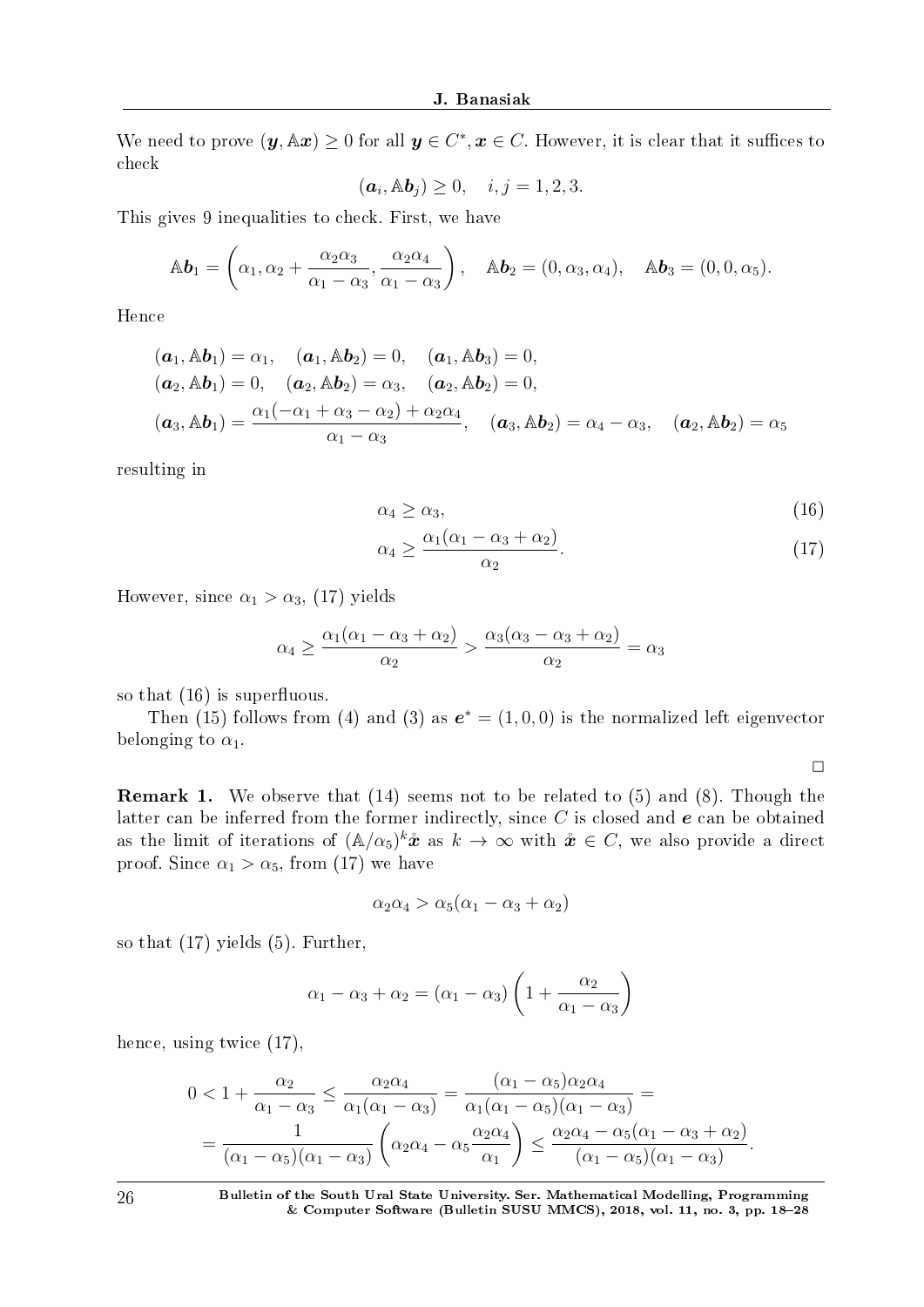Thus  $(8)$ ; that is,

$$
\frac{1}{\alpha_1 - \alpha_5} \left( -\alpha_5 + \alpha_2 \frac{\alpha_4 - \alpha_5}{\alpha_1 - \alpha_3} \right) \ge 1 + \frac{\alpha_2}{\alpha_1 - \alpha_3} \ge 0
$$

also is satisfied.

**Acknowledgement.** The research was supported by the National Research Foundation of South Africa under Grant NN. 00317.

### References

- 1. Cushing J.M. An Introduction to Structured Population Dynamics. Philadelphia. SIAM. 1998.
- 2. Luenberger D.G. Introduction to Dynamic Systems: Theory, Models, and Applications. N.Y., Wiley, 1979.
- 3. Noutsos D. On Perron-Frobenius Property of Matrices Having Some Negative Entries. Linear Algebra and its Applications, 2006, vol. 412, no. 2, pp. 132-153.
- 4. Schneider H., Vidyasagar M. Cross-Positive Matrices. SIAM Journal on Numerical Analysis, 1970, vol. 7, no. 4, pp. 508-519.
- 5. Swanton J.R. Indian Tribes of the Lower Mississippi Valley and Adjacent Coast of the Gulf of Mexico. N.Y., Dover Publications, 2013.
- 6. Hart C.A Reconstruction of the Natchez Social Structure. American Anthropologist, 1943, vol.  $45$ , pp.  $374-386$
- 7. Fischer J.L. Solutions for the Natchez Paradox. *Ethnology*, 1964, vol. 3, no. 1, pp. 53–65.
- 8. White D.R., Murdock G.P., Scaglion R. Natchez Class and Rank Reconsidered. *Ethnology*, 1971, vol. 10, no. 4, pp. 369-388
- 9. Gritzmann P., Klee V., Tam. B.-S. Cross-Positive Matrices Revisited. Linear Algebra and Its Applications, 1995, vol. 223, pp. 285-305.
- 10. Fenchel W., Blackett D.W. Convex Cones, Sets, and Functions. Princeton University, Department of Mathematics, Logistics Research Project, 1953.
- 11. Rockafellar R.T. Convex Analysis. Princeton, Princeton University Press, 2015.

Received June 20, 2018

### УДК 62-501.42

#### DOI: 10.14529/mmp180302

## МОДЕЛИ ПОПУЛЯЦИИ С ПРОЕКЦИОННОЙ МАТРИЦЕЙ С НЕКОТОРЫМИ ОТРИЦАТЕЛЬНЫМИ ЗНАЧЕНИЯМИ -РЕШЕНИЕ ПАРАДОКСА НАТЧЕЗОВ

**Я. Банасяк,** Университет Претории, г. Претория, Южно-Африканская Республика

В статье мы рассмотрим модель популяции, основанную на этнографических данных, проекционная матрица которой содержит как положительные, так и отрицатель-